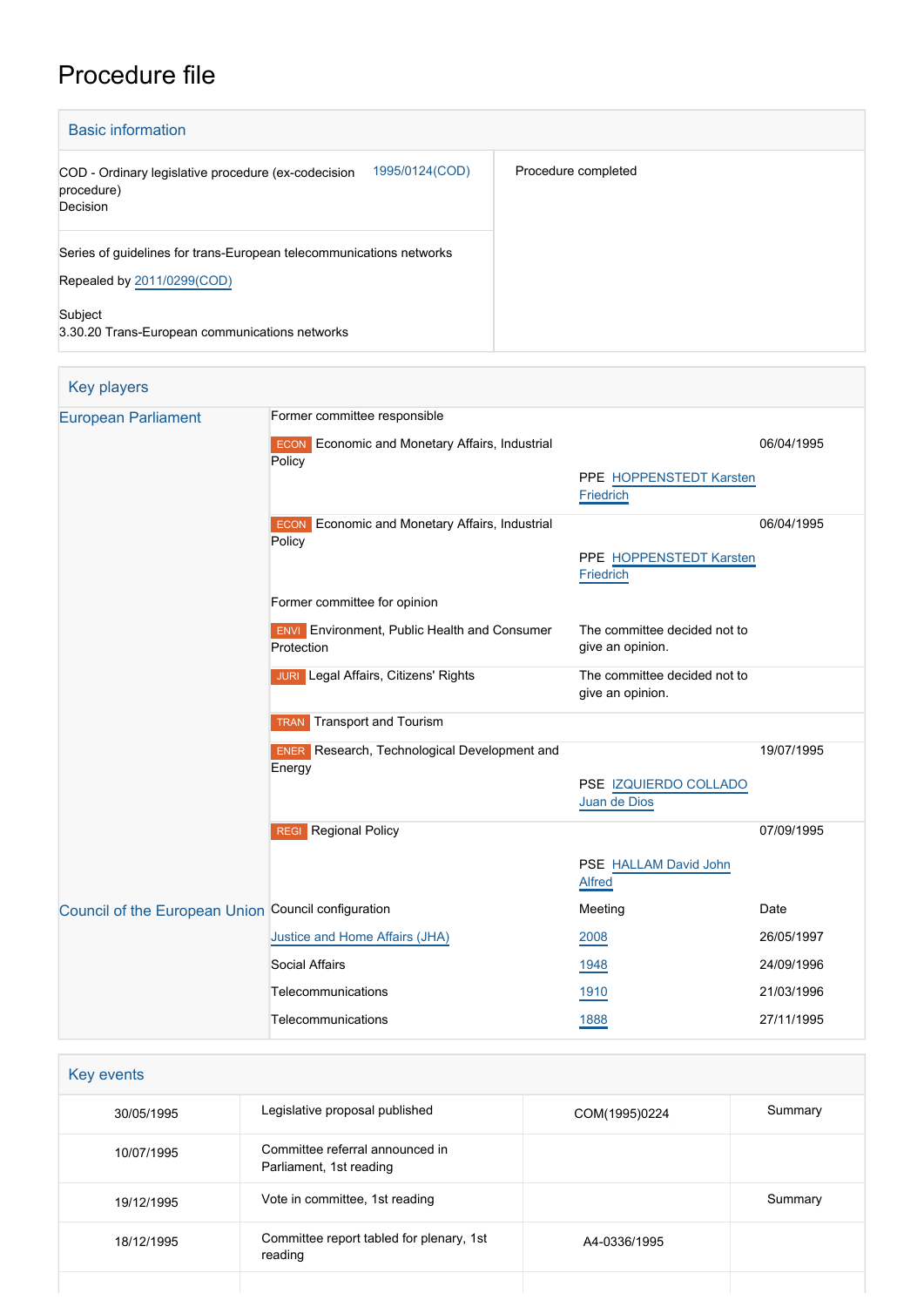| 01/02/1996 | Debate in Parliament                                        |               | Summary |
|------------|-------------------------------------------------------------|---------------|---------|
| 01/02/1996 | Decision by Parliament, 1st reading                         | T4-0036/1996  | Summary |
| 19/03/1996 | Modified legislative proposal published                     | COM(1996)0108 | Summary |
| 20/03/1996 | Council position published                                  | 04137/1/1996  | Summary |
| 18/04/1996 | Committee referral announced in<br>Parliament, 2nd reading  |               |         |
| 26/06/1996 | Vote in committee, 2nd reading                              |               | Summary |
| 25/06/1996 | Committee recommendation tabled for<br>plenary, 2nd reading | A4-0222/1996  |         |
| 16/07/1996 | Debate in Parliament                                        | T.            | Summary |
| 17/07/1996 | Decision by Parliament, 2nd reading                         | T4-0396/1996  | Summary |
| 24/09/1996 | Parliament's amendments rejected by<br>Council              |               | Summary |
| 07/03/1997 | Formal meeting of Conciliation<br>Committee                 |               | Summary |
| 07/03/1997 | Final decision by Conciliation Committee                    |               |         |
| 15/04/1997 | Joint text approved by Conciliation<br>Committee co-chairs  | 3707/1997     |         |
| 23/04/1997 | Report tabled for plenary, 3rd reading                      | A4-0166/1997  |         |
| 13/05/1997 | Debate in Parliament                                        | T.            | Summary |
| 14/05/1997 | Decision by Parliament, 3rd reading                         | T4-0225/1997  | Summary |
| 26/05/1997 | Decision by Council, 3rd reading                            |               |         |
| 17/06/1997 | Final act signed                                            |               |         |
| 17/06/1997 | End of procedure in Parliament                              |               |         |
| 11/07/1997 | Final act published in Official Journal                     |               |         |

## Technical information

| Procedure reference        | 1995/0124(COD)                                                 |
|----------------------------|----------------------------------------------------------------|
| Procedure type             | COD - Ordinary legislative procedure (ex-codecision procedure) |
| Procedure subtype          | Legislation                                                    |
| Legislative instrument     | Decision                                                       |
|                            | Repealed by 2011/0299(COD)                                     |
| Legal basis                | EC before Amsterdam E 129D-p1                                  |
| Stage reached in procedure | Procedure completed                                            |
| Committee dossier          | CODE/4/08273                                                   |

# Documentation gateway

| Legislative proposal | COM(1995)0224<br>OJ C 302 14.11.1995, p. 0023 | 31/05/1995 | EC | Summary |
|----------------------|-----------------------------------------------|------------|----|---------|
|                      |                                               |            |    |         |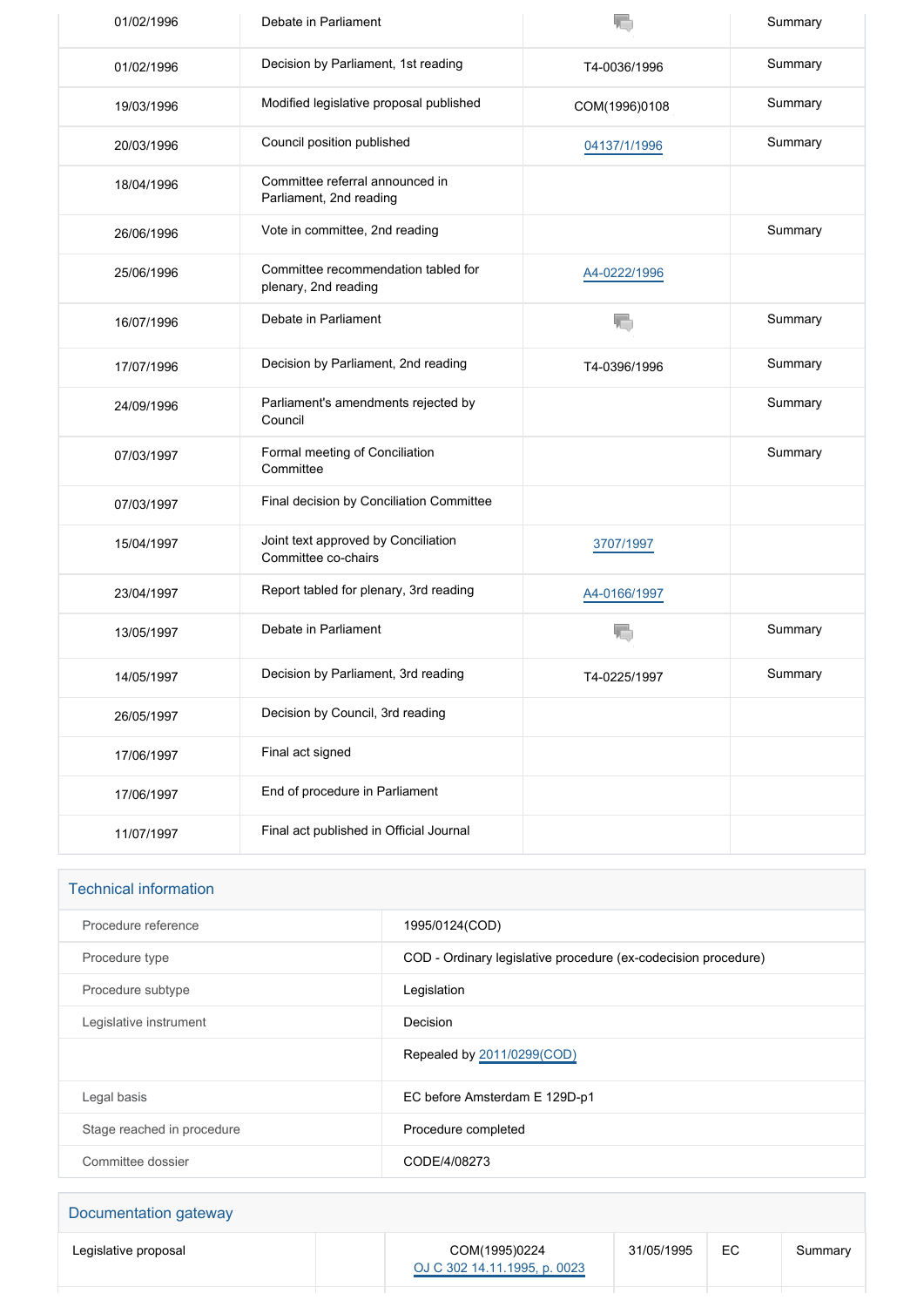| Committee draft report                                                                          |             | PE214.573/A                                          | 30/10/1995 | EP            |         |
|-------------------------------------------------------------------------------------------------|-------------|------------------------------------------------------|------------|---------------|---------|
| Economic and Social Committee:<br>opinion, report                                               |             | CES1297/1995<br>OJ C 039 12.02.1996, p. 0020         | 22/11/1995 | <b>ESC</b>    | Summary |
| Committee draft report                                                                          |             | PE214.573/B                                          | 23/11/1995 | EP            |         |
| Committee report tabled for plenary, 1st<br>reading/single reading                              |             | A4-0336/1995<br>OJ C 032 05.02.1996, p. 0005         | 19/12/1995 | EP            |         |
| Committee opinion                                                                               | <b>ENER</b> | PE214.461/DEF                                        | 21/12/1995 | EP            |         |
| Committee opinion                                                                               | <b>REGI</b> | PE214.023/DEF                                        | 21/12/1995 | EP            |         |
| Committee opinion                                                                               | <b>TRAN</b> | PE214.178/DEF                                        | 21/12/1995 | EP            |         |
| Committee opinion                                                                               | <b>CULT</b> | PE213.979/DEF                                        | 21/12/1995 | EP            |         |
| Committee of the Regions: opinion                                                               |             | CDR0020/1996<br>OJ C 129 02.05.1996, p. 0032         | 17/01/1996 | CofR          | Summary |
| Text adopted by Parliament, 1st<br>reading/single reading                                       |             | T4-0036/1996<br>OJ C 047 19.02.1996, p.<br>0011-0015 | 01/02/1996 | EP            | Summary |
| Modified legislative proposal                                                                   |             | COM(1996)0108<br>OJ C 175 18.06.1996, p. 0004        | 20/03/1996 | EC            | Summary |
| Council position                                                                                |             | 04137/1/1996<br>OJ C 134 06.05.1996, p. 0018         | 21/03/1996 | <b>CSL</b>    | Summary |
| Commission communication on<br>Council's position                                               |             | SEC(1996)0636                                        | 15/04/1996 | EC            | Summary |
| Committee draft report                                                                          |             | PE217.505                                            | 14/06/1996 | EP            |         |
| Committee recommendation tabled for<br>plenary, 2nd reading                                     |             | A4-0222/1996<br>OJ C 211 22.07.1996, p. 0003         | 26/06/1996 | EP            |         |
| Text adopted by Parliament, 2nd<br>reading                                                      |             | T4-0396/1996<br>OJ C 261 09.09.1996, p.<br>0050-0059 | 17/07/1996 | EP            | Summary |
| Commission opinion on Parliament's<br>position at 2nd reading                                   |             | COM(1996)0444                                        | 17/09/1996 | EC            | Summary |
| Committee draft report                                                                          |             | PE222.098                                            | 11/04/1997 | EP            |         |
| Joint text approved by Conciliation<br>Committee co-chairs                                      |             | 3707/1997                                            | 16/04/1997 | <b>CSL/EP</b> |         |
| Report tabled for plenary by Parliament<br>delegation to Conciliation Committee,<br>3rd reading |             | A4-0166/1997<br>OJ C 167 02.06.1997, p. 0003         | 24/04/1997 | EP            |         |
| Text adopted by Parliament, 3rd reading                                                         |             | T4-0225/1997<br>OJ C 167 02.06.1997, p.<br>0044-0055 | 14/05/1997 | EP            | Summary |

#### Additional information

European Commission **[EUR-Lex](http://ec.europa.eu/prelex/liste_resultats.cfm?CL=en&ReqId=0&DocType=COD&DocYear=1995&DocNum=0124)** 

#### Final act

 [Decision 1997/1336](https://eur-lex.europa.eu/smartapi/cgi/sga_doc?smartapi!celexplus!prod!CELEXnumdoc&lg=EN&numdoc=31997D1336) [OJ L 183 11.07.1997, p. 0012](https://eur-lex.europa.eu/JOHtml.do?uri=OJ:L:1997:183:SOM:EN:HTML) Summary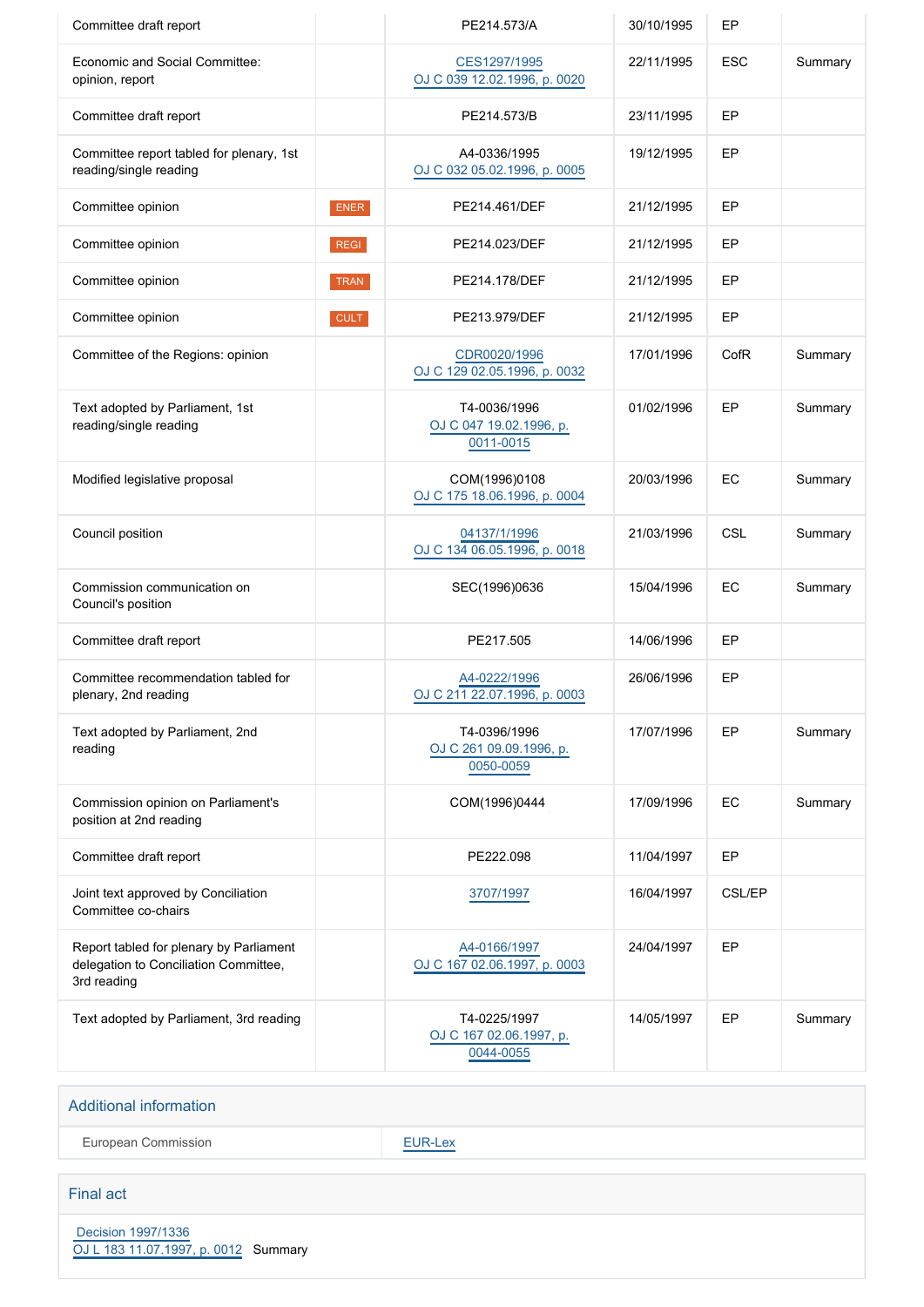The proposal for a decision aimed to lay down guidelines on the objectives, priorities and main areas of action proposed in the field of trans-European telecommunications networks. The creation of trans-European telecommunications networks had four objectives: - facilitating the transition towards the information society, in particular with a view to satisfying social needs and improving the quality of life; - improving the competitiveness of firms and strengthening the internal market; - strengthening economic and social cohesion; - accelerating the development of new growth-area activities leading to job creation (e.g. multimedia services and electronic information services). The Commission proposed implementing European action in this sector at three levels: the applications layer, the generic services layer and the basic networks layer. The main priorities were as follows: - Applications: a network linking universities and research centres; distance education; health telematics; transport telematics; telematics for the environment; teleworking; telematic services for SMEs; a network for public administrations; electronic procedures for the award of contracts; city information highways; library access services; telematic services for the job market; cultural and linguistic heritage; access for citizens to services; - Generic services: implementation of operational trans-European generic services (electronic mail, file transfers, access to databases, video services); progressive extension of generic services towards a multimedia environment; introduction of non-proprietary digital signature as a basis for open service provision and mobility of use; - Basic networks: ISDN; commercial introduction of Asynchronous Transfer Mode (ATM) and other IBC networks; interoperation of existing and IBC networks. The Union's action would involve the selection of several projects of common interest which could benefit from financial support. These projects of common interest would be selected in successive stages: - the Commission would establish a work programme, in cooperation with sector operators, with a view to determining the sectors in which projects of common interest could be proposed; - on the basis of this programme, it would launch calls for proposals; - the Commission would select the projects of common interest from among the proposals, assisted by a committee composed of representatives of the Member States; - the list of projects retained would be subject to a Council decision. The initiatives for projects should be submitted by the private sector or by an association between the public and private sectors and should address users' needs. Community funding would be largely targeted at the field of applications, and particularly those applications of collective interest. ?

#### Series of guidelines for trans-European telecommunications networks

The ESC basically endorsed the Commission proposal for a European Parliament and Council Decision. However, it put forward a number of comments. The ESC thought that the proposed projects should attach special importance to the social, cultural, educational and environmental issues. In these areas in particular a universal network serving as many of Europe?s citizens as possible was important. With special regard to the liberalisation of the telecommunications sector and the associated commercialisation of research and development programmes, the ESC felt that the projects should be continuously vetted by the Commission to see whether overall European-wide economic considerations were brought to bear within the framework of a modern, active and forward-looking industrial policy. The ESC thought that an annual report would be desirable. The trans-European networks marked a further step towards the social and economic modernisation of Europe. In this context, it would not be possible to find the requisite funds for investment unless: - European firms formed strong alliances that could operate on the world market as global players; - the principle of reciprocity was applied in world trade.

#### Series of guidelines for trans-European telecommunications networks

The committee adopted the report by Mr HOOPENSTEDT (PPE, D) on the guidelines for trans-European telecommunications networks. ?

### Series of guidelines for trans-European telecommunications networks

The Committee of the Regions: - in referring to the opinions already expressed, underlined the crucial significance of local actions associated with the information society, especially as regards the creation of new job and those efforts directed at reducing the disparities that tended to affect citizens following the introduction of new instruments. In accordance with the principle of subsidiarity the Community should therefore support local innovation and refrain from making generalised definitions as to the content of the applications, especially when it came to the planning and implementation of applications relating to the information society. - expressed its concerns about the fact that the partitioning effect of the financial instruments could in certain cases disunite the regions instead of promoting their mutual cohesion, which was the ultimate objective of the exercise. - took the view, in response to opinions expressed in the report on the role of the Community, that as far as cohesion at regional level was concerned there was a need for greater use to be made of EU expertise in the field of projects relating to the information society, especially if their theme or content had a trans-European character. - supported the objective of extending the activities of the ISPO (Information Society Project Office) to the Member States and to the regions. Indeed, their effectiveness as sources of information and as coordinators for the different parties made them particularly well suited to the role envisaged by the Commission within the Community. - believed that it was extremely important to have a presentation of the position of the applications within the trans-European telecommunications networks, given that the impact of their subject matter continued to increase. - The Committee was keen to learn from the important lessons drawn from local and regional networks, which combined citizens, SMEs and the public offices. As the links forged with the network, and especially with the bordering networks and local services, were often essential in the eyes of the consumer, the Committee hoped that quickening the pace at which solutions were developed ? and the Interregional Information Society Initiative (IRISI) was a good example of this ? would take precedence over the development of other types of application. The importance of having centres for developing and providing multimedia services on a regional scale needed to be taken into consideration. The success of regional projects would stimulate demand for increasing the development of other applications and of an infrastructure of the type described by the Commission. - From among the main fields of application the existence of the internet had to be taken into consideration for the development of a trans-European network serving the universities and research institutes, for as far as these establishments were concerned the objectives were practically achieved. hoped that the call for proposals for applications of collective interest would define the services envisaged in such a way that prospective customers would understand the contents without ambiguity. - as far as basic networks were concerned the Committee drew special attention to the development of EURO-ISDN, the growth of the supply sector and the greater degree of stability, thanks to which the cost of terminal equipment using this technology would continue to fall and therefore would come within the range of a growing number of users. - stressed the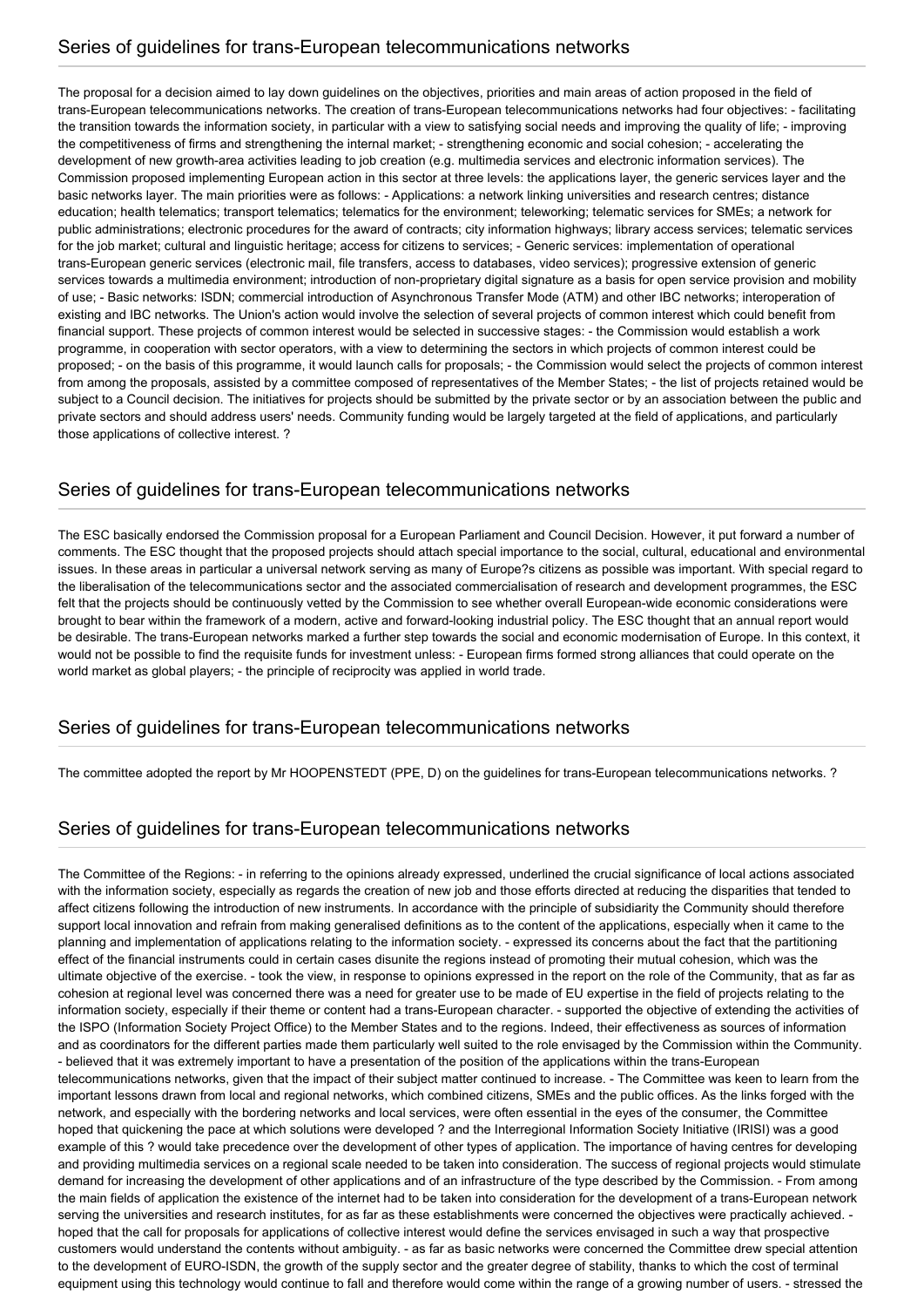importance of developing broadband wireless networks, especially in those regions where it was not practical to invest in hardwire systems for geographical reasons and so forth. - The Committee hoped that the reports would take account of regional development and of the differences that existed. It appeared to be more equitable to present the general situation of networks serving the information society and of trans-European networks on the basis of the less-favoured regions, rather than on those that were well developed.

#### Series of guidelines for trans-European telecommunications networks

In adopting the report by Mr Karsten Friedrich HOPPENSTEDT (PPE, D) the European Parliament approved the principle of trans-European telecommunications networks and the proposed guidelines, but expressed some criticism both on the strategy proposed and on the procedure suggested. The report highlights the need to: - attach particular importance to generic services in order to guarantee interoperability at European level and to avoid costly duplication; - set priorities so as to have a strategic vision of the actual medium-term objectives of the trans-European networks. Failing which, there was likely to be a proliferation of small-scale projects leading to inter-sectoral competition and a risk of inconsistency; - give priority to applications using ISDN and, in particular, Europe-ISDN; - take account of the transnational aspect for the selection of projects and attach special attention to those which had an exemplary value and could have a multiplier effect; - assess the social and societal impact of the new applications in order to help citizens and enterprises enter the Information Society; - take account of the cultural aspect, covering not only heritage, but also creation, with the use of local languages so that users can make the best possible use of the new applications. With regard to decision-making (commitology), the EP rejected the choice of a Regulatory Committee to set priorities and select projects. It proposed, therefore, the use of the Advisory Committee procedure, as was the case for the trans-European energy networks. ?

#### Series of guidelines for trans-European telecommunications networks

The rapporteur, Mr HOPPENSTEDT, noted that SMEs were not encouraged to acquire the necessary means to make use of trans-European telecommunications networks and believed that the global transnational development of these networks was being neglected. Even though it was not possible a priori to define specific projects, he was insistent that priorities should be set and adopted a strategic view of the objectives of trans-European telecommunications networks. He also called for the social repercussions to be taken into account and for assurances to be given on the compatibility of the applications at European level; he also wanted to see duplication avoided. Finally, in anticipation of the common position being adopted by the Telecommunications Council on 21 March, the rapporteur wanted to see a formal debate held, with Parliament included. Commissioner BANGEMANN stated that of the 53 amendments that had been tabled he was prepared to accept 13 as they were and 15 with some modification, while rejecting a further 25. As regards comitology, he added that the Commission wanted to respect the ?modus vivendi? that had already been approved on this issue. He also said that the Commission had set up an information office for interested parties. As far as funding was concerned, Mr Bangemann pointed out that this had been put at some ECU 250 billion; private finance would therefore have to be called in, since the public purse could not support such a cost; finally, he supported the idea of adopting a glossary of definitions.

#### Series of guidelines for trans-European telecommunications networks

The amended proposal incorporated, in whole or in part, 22 of the 35 amendments adopted by the EP at first reading. The amendments accepted by the Commission: - called for special attention for SMEs and less developed or peripheral regions; - underlined the importance of the Euro-ISDN; - stressed coordination with other initiatives; - stressed applications corresponding to real needs not met by market forces: these corresponded to the applications of collective interest for which priority was proposed; - brought the text of the proposal closer to the wording of the Treaty; - clarified the real nature of the work programme being prepared by the Commission at this stage; - stressed the importance of providing non-proprietary tools for development of new applications; - drew attention to important social aspects of teleworking; added to the points on 'distance education and training', telematics and transport, telematics services for the job market, and cultural and linguistic heritage. The Commission also accepted in principle the amendments: - stressing the need for coordination of Community programmes: it stated that effective coordination needed to be ensured between the implementation of the trans-European telecommunications networks, which must address real-world concerns, excluding experimental projects, and the various Community programmes (specific RTD programmes, programmes for SMEs, INFO 2000, Media 2); - mentioning the need to use, on a synergetic basis, all appropriate forms of aid for TEN activities; - inserting a clear definition of the transnational nature of the projects: it stated that projects must be transnational in the sense that they should be conceived to satisfy needs existing in several Member States and to be implemented in several Member States. ?

#### Series of guidelines for trans-European telecommunications networks

The common position of the Council largely adhered to the Commission's approach. The changes made to the original proposal mainly had the aim of taking better account of the terms of the Treaty or existing Community provisions (such as the IDA programme, the Euro-ISDN guidelines and the TEN-Transport guidelines). The Council incorporated, in whole or in part, 14 of the 22 amendments incorporated by the Commission in its amended proposal. The main amendments accepted by the Council served to: - stress the development of applications, services and networks to enable citizens and enterprises (especially SMEs) to position themselves to best advantage in the information society, drawing attention to the less developed regions; - stress the importance of Euro-ISDN as a means of communication which can already be used to carry out common-interest projects; - recall the need to coordinate trans-European projects with comparable national or regional initiatives; - propose a more concise wording for the designation of infrastructure available for the implementation of projects; - take up the idea that the implementation of trans-European networks should meet real needs, and detail the RTD programmes with which they should be coordinated; - stress needs not met by market forces alone (projects of collective interest); - specify the nature of the work programme drafted by the Commission; - state that the new networks, whether fixed or mobile, could be used for generic services; - devote special attention to the social consequences of teleworking; - add further details regarding cultural and linguistic heritage (inserting the artistic aspect of heritage and the aspect 'dissemination of local content in local languages'). The Council was unable to accept the EP's amendments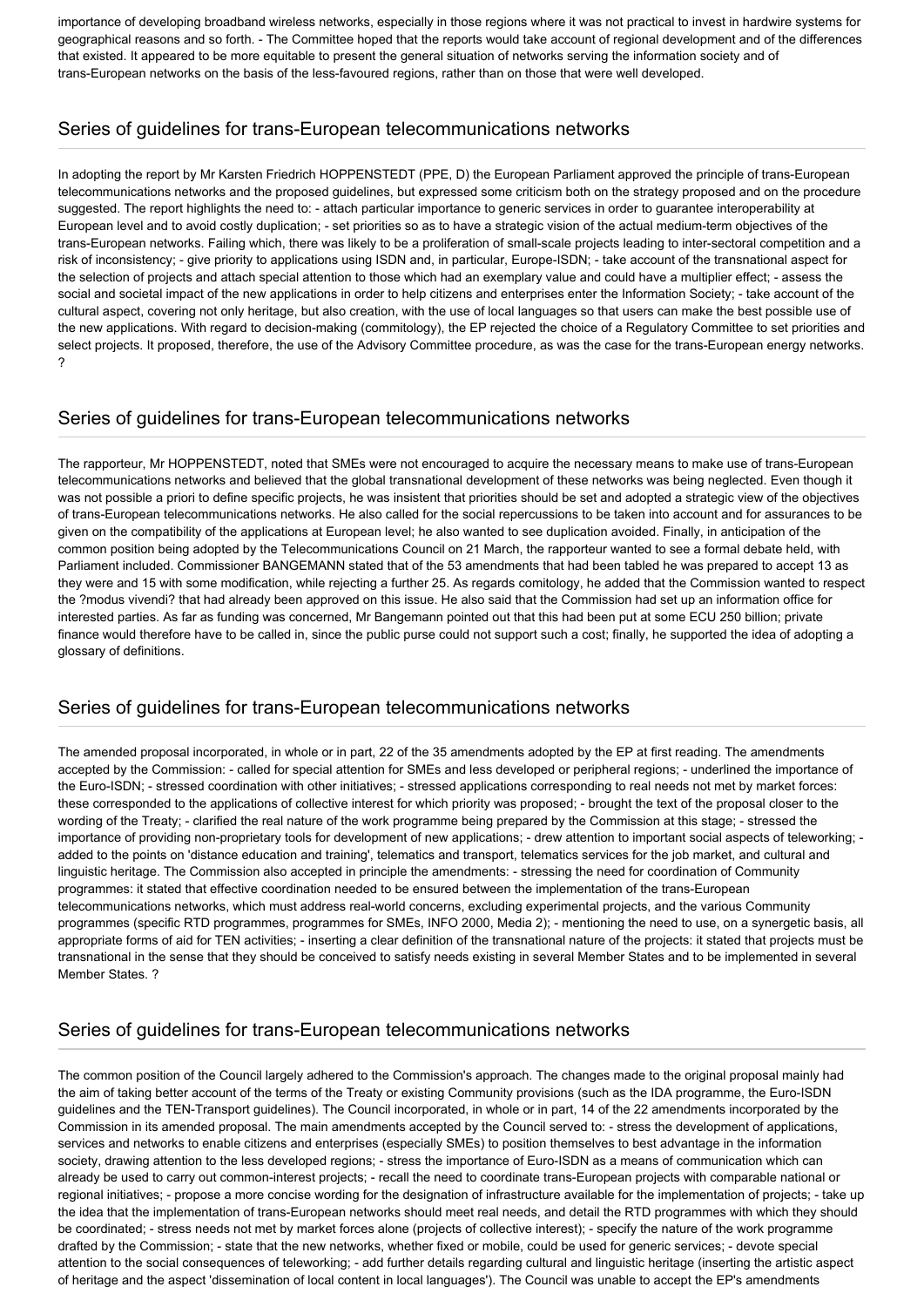seeking to: - stress the need to use in synergetic fashion all forms of aid which could support TEN activities; - stress the importance of having non-proprietary tools for the development of applications; - add to the point on 'distance education and training' (defining vocational training policy); - add to the point on 'telematics and transport' elements which the EP regarded as having priority; - add further details to the point on 'telematics services for the job market'; - insert clearly the transnational character of projects. ?

#### Series of guidelines for trans-European telecommunications networks

The Commission accepted the common position, which it felt was consistent with the original aims of the proposal. However, it pointed out that it had called for a declaration to be included in the minutes on two points which the Council had not supported, namely the use of all forms of aid to support TEN activities and a clear statement on the transnational nature of the projects. In the Commission's view, there was no reason why these principles should not be considered when the decision was being implemented. ?

#### Series of guidelines for trans-European telecommunications networks

The committee adopted all the amendments presented by the rapporteur Friedrich HOPPENSTEDT. The report maintained the approach taken at first reading. Although there were differences of opinion as to the content, the main problems in reaching an agreement with the Council were likely to be of a procedural nature. The report disputed Council's interpretation of the articles of the Treaty on trans-European networks.?

#### Series of guidelines for trans-European telecommunications networks

The rapporteur, Mr Hoppenstedt (EPP, D), supported the 27 amendments made to the common position of the Council, especially those dealing with the taking of decisions jointly by Parliament and the Council for the selection of projects relating to trans-European telecommunications networks. Commissioner Bangemann, for his part, announced that the Council would reject the amendments, with the result that Parliament would have to initiate the conciliation procedure.

#### Series of guidelines for trans-European telecommunications networks

In adopting the recommendation for second reading by Mr Karsten Friedrich HOPPENSTEDT (PPE, D) on the trans-European telecommunications networks, Parliament adopted the common position of the Council with a series of amendments which incorporated the guidelines already evolved at first reading. In particular, emphasis was laid on the development of generic services and the need to concentrate on real-world applications using the available networks and not merely demonstration projects. Parliament also proposed changes to the network priorities. To this end, it called for particular attention to be paid to Euro-ISDN networks and, where there is a real demand, to IBC networks, for transboundary interregional initiatives to be stimulated, and for action strengthening ties with third countries (the countries of the Mediterranean, Central and Eastern Europe and the CIS etc.) to be undertaken. At the same time, Parliament called for ex-post assessment of the social consequences of the deployment of networks whenever possible. In the sphere of transport, Parliament asked for priority to be given to integrated multimodal transport and to other environment-friendly modes. With regard to teleworking, it insisted that workers' rights must be preserved and that measures should be taken to prevent the risks of social isolation that could be involved with teleworking. It also insisted that selected projects must be transnational. In addition, it called for Generic Services applications to be interoperable and asked that they use local Community languages so that all may benefit from the innovations brought by the networks. Finally, Parliament proposed that telematics and teleadministration projects should be developed so as to improve communication in the sphere of public administration. In relation to commitology, Parliament reiterated its request for an advisory committee, with which it would be associated. ?

#### Series of guidelines for trans-European telecommunications networks

The Commission accepted 8 of the 26 amendments adopted by the European Parliament at second reading. The amendments introduced by the Commission in its amended proposal seek to: - recall that trans-European network projects are real-world, not experimental projects; extend the coordination needed to all projects affected by decisions on trans-European networks; - call for coordination in order to ensure interoperability between the trans-European networks and comparable national networks; - recall that the implementation of trans-European networks will also provide experience on the social effects of these networks; - clarify the heading "teleinformation" and the heading on cultural and linguistic heritage; - emphasize the importance of developing intelligent agents and tools for personalizing applications; - propose a clearer text on the coordination of Community programmes with national programmes; - integrate a Commission declaration on the transnational nature of trans-European networks in the main body of the decision. - ensure that the Commission has projects concerning the territory of a Member State approved by the Member State in question.?

#### Series of guidelines for trans-European telecommunications networks

The Council declared that it was not in a position to take over all of Parliament?s amendments to the common position of 21 March 1996 relating to the decision in question. The Conciliation Committee would therefore be convened under the terms of the codecision procedure (Article 189b of the Treaty).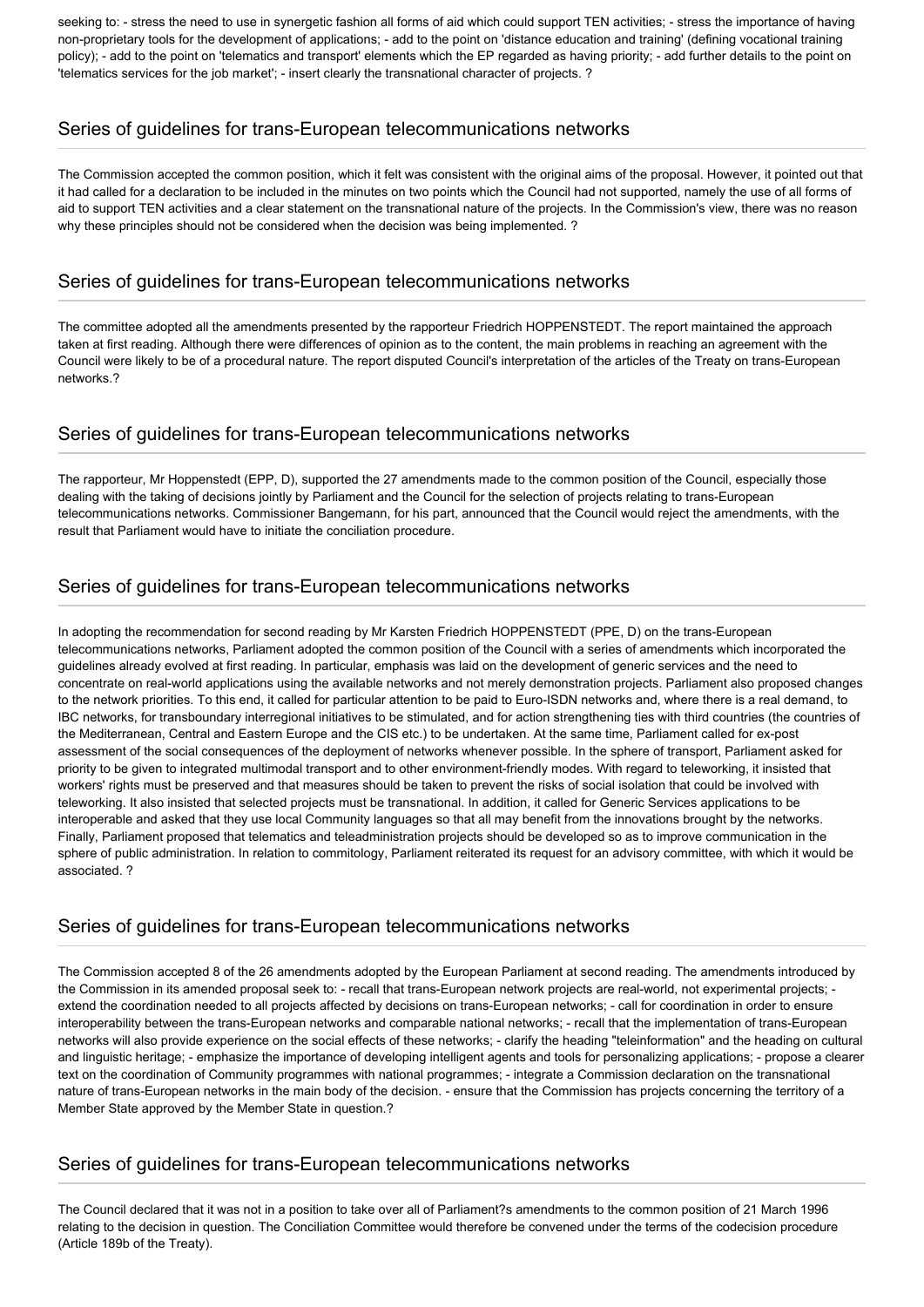Despite numerous difficulties, the Conciliation Committee has reached an agreement on trans-European telecommunications networks (report by Mr Karsten HOPPENSTEDT (EPP, D). The texts adopted have been edited by legal experts, and the main points are set out below. The networks may take a variety of forms, e.g. links between universities and research centres or networks linking up all health sector players (doctors, hospitals, laboratories, etc) across the Community. The proposal for a decision is aimed at establishing guidelines on the objectives, priorities and main thrust of the measures proposed in the field of trans-European telecommunications networks. Parliament has secured a satisfactory outcome on a number of technical aspects: - concentration solely on real applications using networks that are available to and can be used by a wide section of the population, - the social consequences of deploying the networks (e.g. as regards teleworking) are to be assessed, - the transnational nature of the projects is to be guaranteed, - account is to be taken of linguistic needs and the specific needs of less-developed regions, - not only is cultural heritage to be safeguarded, but creative endeavours are also to be stimulated. The agreement also provides for an exhaustive list of priority projects to be drawn up from amongst the projects of common interest. This comprises generic services (European directories, trans-European 'kiosks', electronic signatures, etc.) and applications of collective interest in the sphere of distance education and training, services to SMEs and telematics in the fields of transport, the environment, health and culture. Satellite communications have been the subject of lengthy bargaining with the Council. They did not feature in amendments by Parliament or in the Council's common position but were the subject of proposals put forward by the Commission during the conciliation procedure. By designating satellite communications as a project of common interest the Conciliation Committee has displayed an innovative approach to this subject. Institutional matters were by far the thorniest problem, as it was necessary to reconcile the special nature of the rapidly evolving telecommunications sector with the interests of Parliament, namely its concern to retain the power of codecision as regards the identification of projects of common interest. The solution found provides the Commission with some leeway, gives it the flexibility that is essential for issuing invitations to tender, and the projects of common interest are identified in Annex I, which is to be revised, under the codecision procedure, at the end of a three-year period. However, the projects are to be specified (i.e. specific projects chosen) by a committee on the basis of a work programme drawn up by the Commission. ?

#### Series of guidelines for trans-European telecommunications networks

The rapporteur welcomed the successful conclusion of the conciliation procedure and commented that, even though the budget would not permit any major strides forward, it would contribute to the development of the information society. He was also delighted that the revision of the ?lists of projects of common interest? would occur before 31 December 2001. Within this revision, priority should still be given to generic services and to telematics for the environment and health. The rapporteur stressed once again that the problem of satellite services should be tackled better in the future. While qualifying the compromise reached between Parliament and Council as very good, Mr Bangemann noted the need to create trans-European networks (in the areas of transport, energy and telecommunications) in order to draw every possible benefit from completion of the single market. He also stressed the importance of developing satellite services, particularly to reach outlying regions. He considered in this respect that content had been dealt with satisfactorily. Finally, he was prepared to do everything in his power to ensure that the list of priorities could be updated in 2000.

#### Series of guidelines for trans-European telecommunications networks

In adopting the report by Mr Karsten Friedrich HOPPENSTEDT (PPE, D), the European Parliament accepted the joint text approved by the Conciliation Committee on trans-European telecommunications networks. The agreement stipulated that the networks could take various forms, including, for example, networks linking universities and research centres or those capable of linking, on a Community scale, all those involved in the health sector (doctors, hospitals, laboratories etc.). On the technical side, Parliament obtained satisfaction on a number of points: - concentration solely on real applications making use of networks which are available and can be used by broad sections of the general public; - assessment of the social consequences of the deployment of networks (e.g. with regard to teleworking); - the transnational character of projects to be guaranteed; - account to be taken of the linguistic needs and specific requirements of less developed regions; - in the cultural sphere, action should not be confined to preserving the heritage but should also promote creative work. The agreement also provided for the drawing-up of an exhaustive list of those of the common-interest projects which it was felt should enjoy a certain priority. These are generic services (European directories, a trans-European 'kiosk', electronic signature, etc.), applications of distance learning of public interest, services to SMEs, telematics services for transport, environment, health and culture. Following protracted negotiations, the agreement also included satellite communications as a common-interest project. Lastly, as regards institutional questions, the solution allows the Commission the elbow-room and flexibility which will be vital when issuing calls for tenders. Common-interest projects are identified in Annex I to the text. The annex is to be reviewed, using the codecision procedure, after three years. However, the actual projects will be selected by a committee on the basis of a work programme drawn up by the Commission. ?

#### Series of guidelines for trans-European telecommunications networks

OBJECTIVE: to lay down guidelines on the objectives, priorities and main thrust of the measures proposed in the field of trans-European telecommunications networks. COMMUNITY MEASURE: European Parliament and Council Decision 1336/97/EC on a package of guidelines for trans-European telecommunications networks. CONTENT: under the terms of the decision, the Community is to grant financial support for the interconnection of networks in the field of telecommunications infrastructures, for the establishment and development of interoperable services and applications and for access to the latter, with the following objectives: - to facilitate the transition to the information society, primarily with a view to meeting social needs and improving the quality of life; - to improve competition between undertakings and to strengthen the internal market; - to reinforce economic and social cohesion; - to accelerate the development of activities in the new growth sectors of job creation (such as multimedia and electronic information services). The following priorities have been accepted: - Applications : network linking universities and research centres; distance learning; telematics and health; telematics and transport; telematics and the environment; teleworking; telematics in the service of SMEs; networks for public administration; electronic tendering procedures; urban information highways; library access services; telematic services for the job market; cultural and linguistic heritage; - Generic services : installation of generic trans-European services (electronic mail, file transfer, access to data bases, video services); gradual extension of